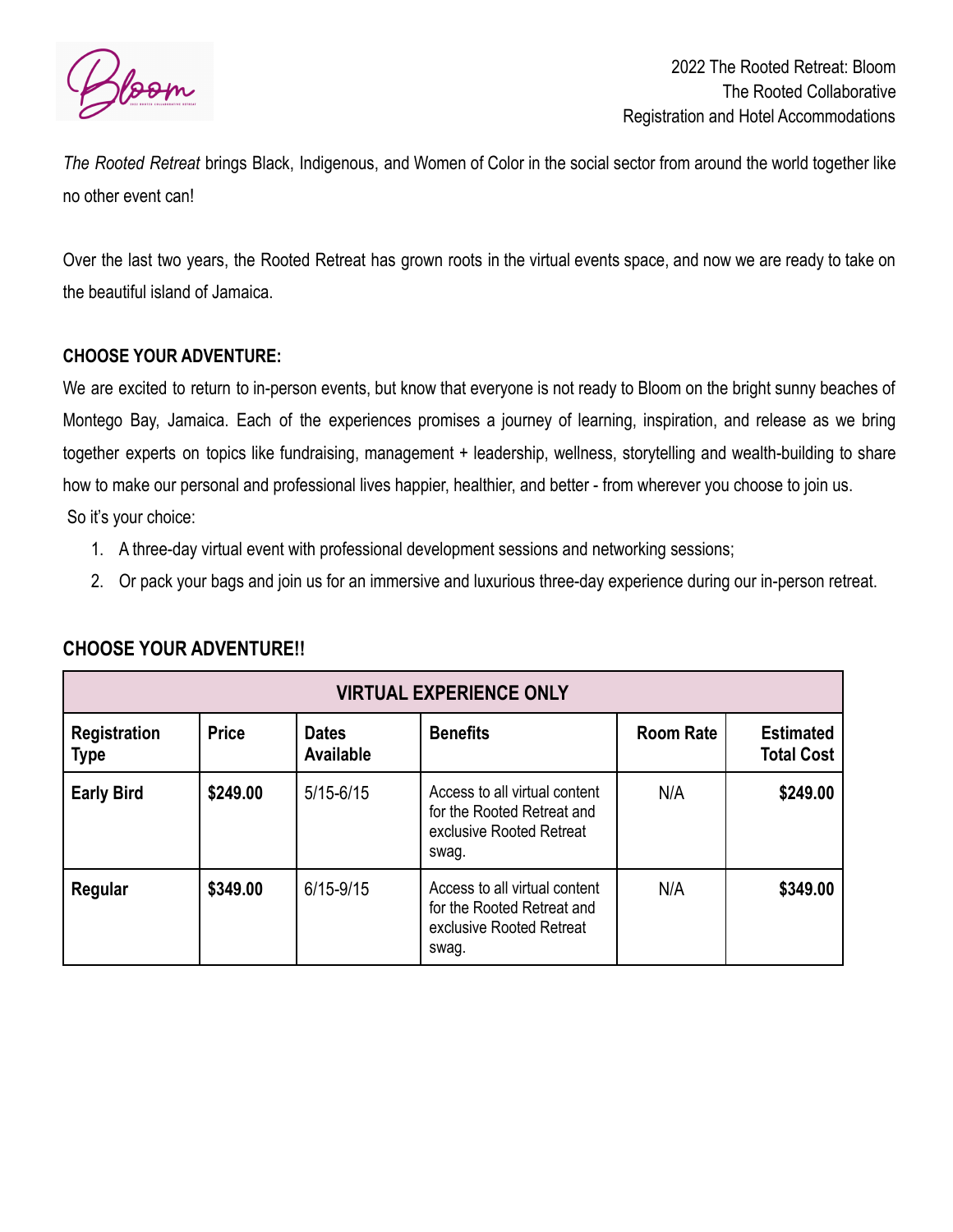## **Come "Bloom" with us and experience the beautiful island of Jamaica, at our host hotel, Secrets Wild Orchid Montego Bay.**

## **About Secrets Wild Orchid - Montego Bay, Jamaica**

The sprawling 350-room Secrets Wild Orchid Montego Bay is one of the more luxurious adults-only all-inclusive resorts along the beach in Jamaica, and it's located a convenient 20-minute drive from the airport. It has a laundry list of property features, including several ocean-view pools, 10 restaurants and cafes – Mexican, Asian, and Italian among them -- nine bars and lounges, and full-service spa, nightly entertainment, and daytime activities. The "Unlimited Luxury" all-inclusive package covers all dining, top-shelf liquor, 24-hour room service, non-motorized water sports, and fitness facilities. A dive center, shopping center, and casino round out amenities.

In addition to the onsite amenities, restaurants and fitness facilities, the Rooted Retreat will participate in two off-site excursions.

| The Rooted Retreat - Hotel Room Block                                        |  |  |  |  |
|------------------------------------------------------------------------------|--|--|--|--|
| <b>Run of House</b>                                                          |  |  |  |  |
| Single Occupancy - Room Total = \$375.00/per night                           |  |  |  |  |
| Double Occupancy - Room Total = $$488.00/per$ night = $$244.00/pp$ per night |  |  |  |  |
| <b>One Bedroom Suites</b>                                                    |  |  |  |  |
| Single Occupancy - Room Total = \$459.00/per night                           |  |  |  |  |
| Double Occupancy - Room Total = \$659.00 per night = \$329.00/pp per night   |  |  |  |  |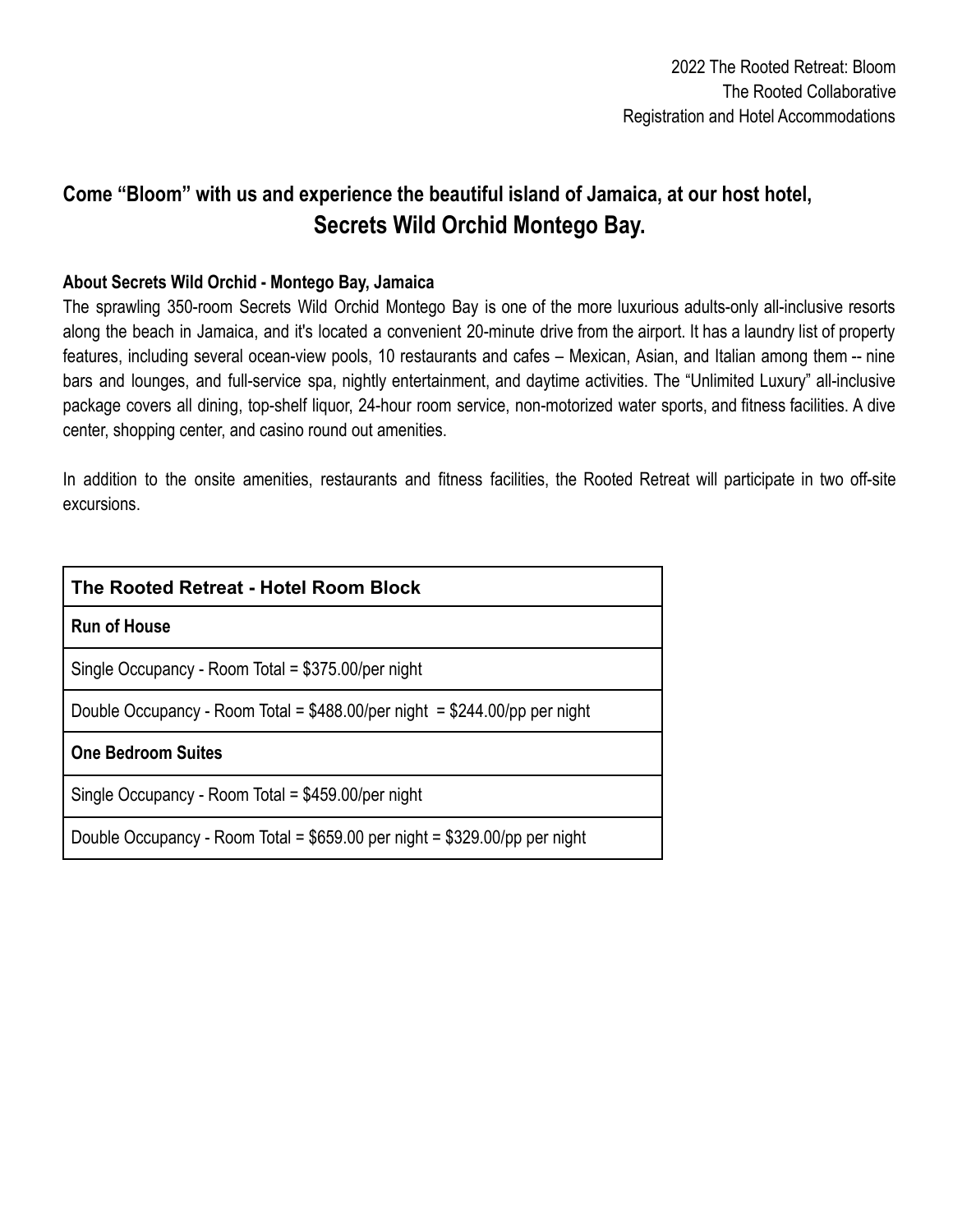| <b>LIVE AND IN FULL BLOOM</b><br>(in-person experience)<br><b>Registration and Single Occupancy Hotel Room</b> |                              |                           |                                                                                                                                                                                                                                           |                                         |                                       |
|----------------------------------------------------------------------------------------------------------------|------------------------------|---------------------------|-------------------------------------------------------------------------------------------------------------------------------------------------------------------------------------------------------------------------------------------|-----------------------------------------|---------------------------------------|
| <b>Registration</b><br><b>Type</b>                                                                             | Registration<br><b>Price</b> | <b>Dates</b><br>Available | <b>Benefits</b>                                                                                                                                                                                                                           | <b>Room Rate</b>                        | <b>Estimated</b><br><b>Total Cost</b> |
| <b>Early Bird</b><br>with Single<br><b>Occupancy</b><br><b>Standard Room</b>                                   | \$999.00                     | $05/09 - 6/15$            | Access to all the virtual<br>retreat content, Retreat<br>Swag, roundtrip local<br>transportation to/from host<br>hotel and group activities,<br>and an all-inclusive retreat<br>experience with all meals and<br>two off-site excursions. | \$1,125.00<br>\$375.00/pp<br>X 3 nights | \$2,124.00                            |
| <b>Early Bird</b><br>with Single<br><b>Occupancy</b><br>One Bedroom<br><b>Suite</b>                            | \$999.00                     | $05/09 - 6/15$            | Access to all the virtual<br>retreat content, Retreat<br>Swag, roundtrip local<br>transportation to/from host<br>hotel and group activities,<br>and an all-inclusive retreat<br>experience with all meals and<br>two off-site excursions. | \$1,377.00<br>\$459.00<br>X 3 nights    | \$2,376.00                            |
|                                                                                                                |                              |                           |                                                                                                                                                                                                                                           |                                         |                                       |
| Regular<br>Registration<br>with Single<br><b>Occupancy</b><br><b>Standard Room</b>                             | \$1,199.00                   | 06/15-09/01               | Access to all the virtual<br>retreat content, Retreat<br>Swag, roundtrip local<br>transportation to/from host<br>hotel and group activities,<br>and an all-inclusive retreat<br>experience with all meals and<br>two off-site excursions. | \$1,125.00<br>\$375.00/pp<br>X 3 nights | \$2,324.00                            |
| Regular<br>Registration<br>with Single<br><b>Occupancy</b><br><b>One Bedroom</b><br><b>Suite</b>               | \$1,199.00                   | 6/15 - 09/01              | Access to all the virtual<br>retreat content, Retreat<br>Swag, roundtrip local<br>transportation to/from host<br>hotel and group activities,<br>and an all-inclusive retreat<br>experience with all meals and<br>two off-site excursions. | \$1,377.00<br>\$459.00<br>X 3 nights    | \$2,576.00                            |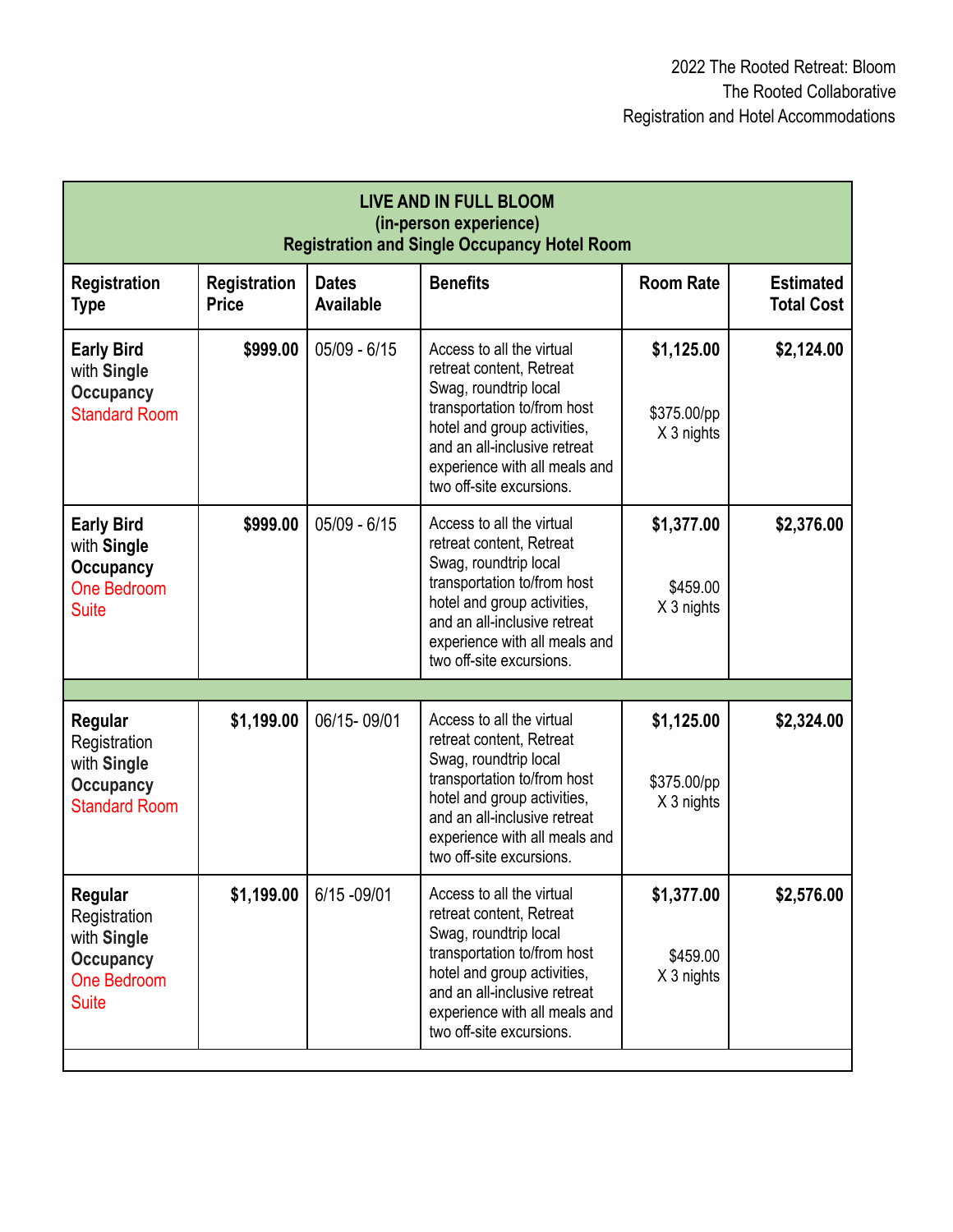| <b>LIVE AND IN FULL BLOOM</b><br>(in-person experience)<br><b>Registration and Double Occupancy Hotel Room</b> |                                        |                           |                                                                                                                                                                                                                                        |                                                 |                                       |
|----------------------------------------------------------------------------------------------------------------|----------------------------------------|---------------------------|----------------------------------------------------------------------------------------------------------------------------------------------------------------------------------------------------------------------------------------|-------------------------------------------------|---------------------------------------|
| <b>Registration Type</b>                                                                                       | <b>Registration</b><br><b>Price</b>    | <b>Dates</b><br>Available | <b>Benefits</b>                                                                                                                                                                                                                        | Room<br>Rate                                    | <b>Estimated</b><br><b>Total Cost</b> |
| <b>Early Bird</b><br>with Double<br><b>Occupancy</b><br><b>Standard Room</b>                                   | \$1,998.00<br>\$999.00<br>X 2 ppl      | $05/09 - 6/15$            | Access to all the virtual retreat<br>content, Retreat Swag, roundtrip<br>local transportation to/from host<br>hotel and group activities, and an<br>all-inclusive retreat experience with<br>all meals and two off-site<br>excursions. | \$1,464.00<br>\$244.00<br>X 2 ppl<br>X 3 nights | \$3,462.00<br>$($1,731.00$ /pp)       |
| <b>Early Bird</b><br>with Double<br><b>Occupancy</b><br>One Bedroom<br><b>Suite</b>                            | \$1,998.00<br>\$999.00<br>X 2 ppl      | $05/09 - 6/15$            | Access to all the virtual retreat<br>content, Retreat Swag, roundtrip<br>local transportation to/from host<br>hotel and group activities, and an<br>all-inclusive retreat experience with<br>all meals and two off-site<br>excursions. | \$1,974.00<br>\$329.00<br>X 2 ppl<br>X 3 nights | \$3,972.00<br>$(1,986.00$ /pp)        |
|                                                                                                                |                                        |                           |                                                                                                                                                                                                                                        |                                                 |                                       |
| Regular<br>Registration<br>with Double<br><b>Occupancy</b><br><b>Standard Room</b>                             | \$2,398.00<br>\$1,199.00<br>X 2 people | 06/15-09/01               | Access to all the virtual retreat<br>content, Retreat Swag, roundtrip<br>local transportation to/from host<br>hotel and group activities, and an<br>all-inclusive retreat experience with<br>all meals and two off-site<br>excursions. | \$1,464.00<br>\$244.00<br>x 2 ppl<br>x 3 nights | \$3,862.00<br>$($1,931.00$ /pp)       |
| Regular<br>Registration<br>with Double<br><b>Occupancy</b><br>One Bedroom<br><b>Suite</b>                      | \$2,398.00<br>\$1,199.00<br>X 2 people | 06/15-09/01               | Access to all the virtual retreat<br>content, Retreat Swag, roundtrip<br>local transportation to/from host<br>hotel and group activities, and an<br>all-inclusive retreat experience with<br>all meals and two off-site<br>excursions. | \$1,974.00<br>\$329.00<br>X 2 ppl<br>X 3 nights | \$4,372.00<br>$($2,186.00$ /pp)       |
|                                                                                                                |                                        |                           |                                                                                                                                                                                                                                        |                                                 |                                       |